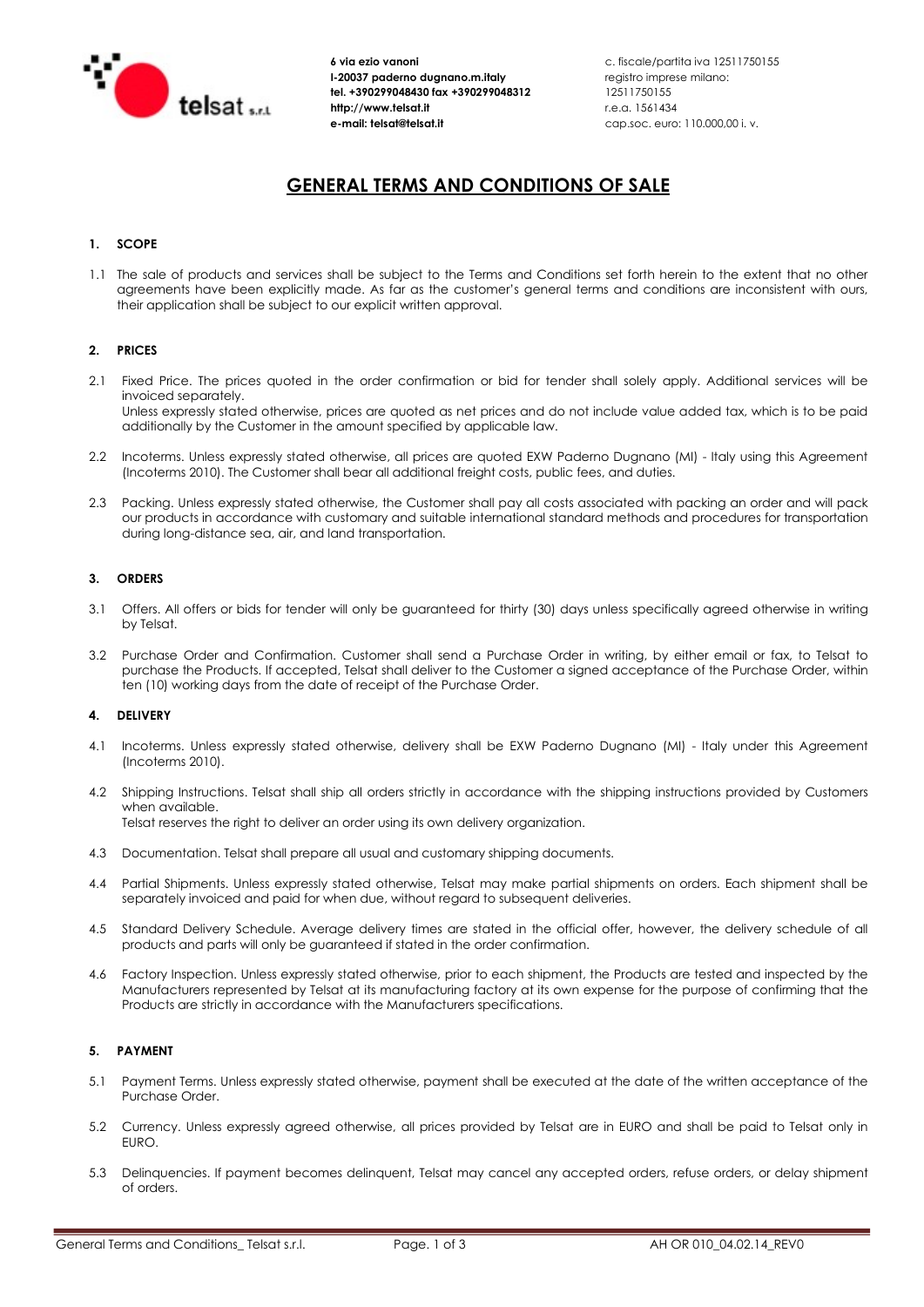

 6 via ezio vanoni c. fiscale/partita iva 12511750155 I-20037 paderno dugnano.m.italy registro imprese milano: tel. +390299048430 fax +390299048312 12511750155 http://www.telsat.it r.e.a. 1561434 el. +390299048430 fax +390299048312 12511750155<br>
tel. +390299048430 fax +390299048312 12511750155<br>
telsat.it e-mail: telsat@telsat.it cap.soc. euro: 110.000,00 i. v.<br>
e-mail: telsat@telsat.it cap.soc. euro: 110.000,00 i. v

 Telsat reserves the right to charge a late fee for any failure to make payment in accordance with the laws of this Agreement. Additionally, Telsat reserves the right to request payment in advance in the event that a late fee becomes payable, whether or not collected.

# 6. RISK AND TITLE

- 6.1 Products. Unless expressly agreed otherwise, title to, risk of loss, and damage to, orders purchased hereunder shall pass from Telsat to the Customer at the point of delivery EXW Paderno Dugnano (MI) - Italy.
- 5.2 Software. Software, including software products, updates, and software incorporated within products shall fully remain the property of the Manufacturers represented by Telsat. Customer is granted a non-exclusive, non-assignable right to use the software, including any related documentation or updates, for no other purpose than that of operating the product for which the software is intended. The Manufacturers permit reproduction only for use with equipment for which the software was originally acquired and prohibit disassembly, de-compilation, and reverse engineering.

#### 7. WARRANTY

- 7.1 Standard Limited Warranty. Telsat and the Manufacturers represented by Telsat itself warrant that the Products shall be free from material defect during the warranty period. Unless otherwise specified, the warranty period for the products shall be twenty-four (24) months from the date of shipment. In case of defect in the products during the warranty period, Telsat and the Manufacturers represented by Telsat itself, at their option, will either repair the defective product without charge for parts and labor at its factory, or provide a replacement in exchange for the defective products or parts.
- 7.2 Warranty Claims. In order to obtain service under this warranty, Customer must notify Telsat of the defect before the expiration of the warranty period in writing. Warranty claims are subject to the presentation of the original sales invoice together with the defective product within the warranty period; inspection to Telsat satisfaction that the defect arose from defects from workmanship or materials during the warranty period; and none of the exclusions below apply. Customer shall be responsible for packaging and shipping the defective product to Telsat facilities, with shipping charges prepaid. Telsat shall be responsible for the return shipment of the repaired product to the designated place in accordance with customer instructions. The repaired product will be guaranteed for the remaining period of the original warranty period specified above or ninety (90) days after repair or replacement, whichever is longer.
- 7.3 Exclusions. This warranty shall not apply to the following: any defect, failure or damage caused by improper or inadequate installation, use, maintenance, or care; acts of God or reasons beyond Telsat and the Manufacturers represented by Telsat itself control; connection to improper power supply; use of the products in conjunction with incompatible third party accessories or products; any product where the manufacturer serial number has been altered, deleted, removed, or made illegible; equipment that has been adjusted or altered without Telsat written consent; or normal wear and tear of the products. Telsat will not reimburse expenses for services performed on defective products under said warranty by anyone other than a Telsat official representative.
- 7.4 Limitation of Warranty. THIS WARRANTY IS GIVEN BY TELSAT AND THE MANUFACTURERS REPRESENTED BY TELSAT ITSELF WITH RESPECT TO PRODUCTS PURCHASED UNDER THIS AGREEMENT IN LIEU OF ANY OTHER WARRANTIES; EXPRESS OR IMPLIED. PLISCH AND ITS VENDORS DISCLAIM ANY IMPLIED. WARRANTIES OF MERCHANTABILITY OR FITNESS FOR A PARTICULAR PURPOSE. TELSAT'S RESPONSIBILITY TO REPAIR OR REPLACE DEFECTIVE PRODUCTS IS THE SOLE AND EXCLUSIVE REMEDY PROVIDED TO THE END CUSTOMER FOR BREACH OF THIS **WARRANTY**

# 8. INTELLECTUAL PROPERTY RIGHTS

8.1 Trade names, trademarks, and copyrights belong solely to Telsat and/or to the Manufacturers represented by Telsat itself. Customer agrees to not remove any trade names or trademarks from any product, software, or documentation under this Agreement.

#### 9. EXPORT AND IMPORT LAWS, ENVIRONMENTAL PROTECTION, AND DISPOSAL

9.1 Export and Import Laws. Customer declares with its order that all export and import control regulations of the Republic of Itay, European Union and any other applicable governing body shall be in compliance and that there will be no infringement of an embargo imposed by the European Union and/or by the United Nations. Customer further declares that the products, software, and services will not be used in connection with armaments, nuclear technology or weapons, if and to the extent such use is subject to prohibition or authorization and will only be used in a peaceful manner.

 Customer shall indemnify and hold Telsat harmless from and against any claim, proceeding, action, fine, loss, costs and damages arising out of or relating to any noncompliance with this clause, and Customer shall compensate Telsat for all losses and expenses resulting thereof.